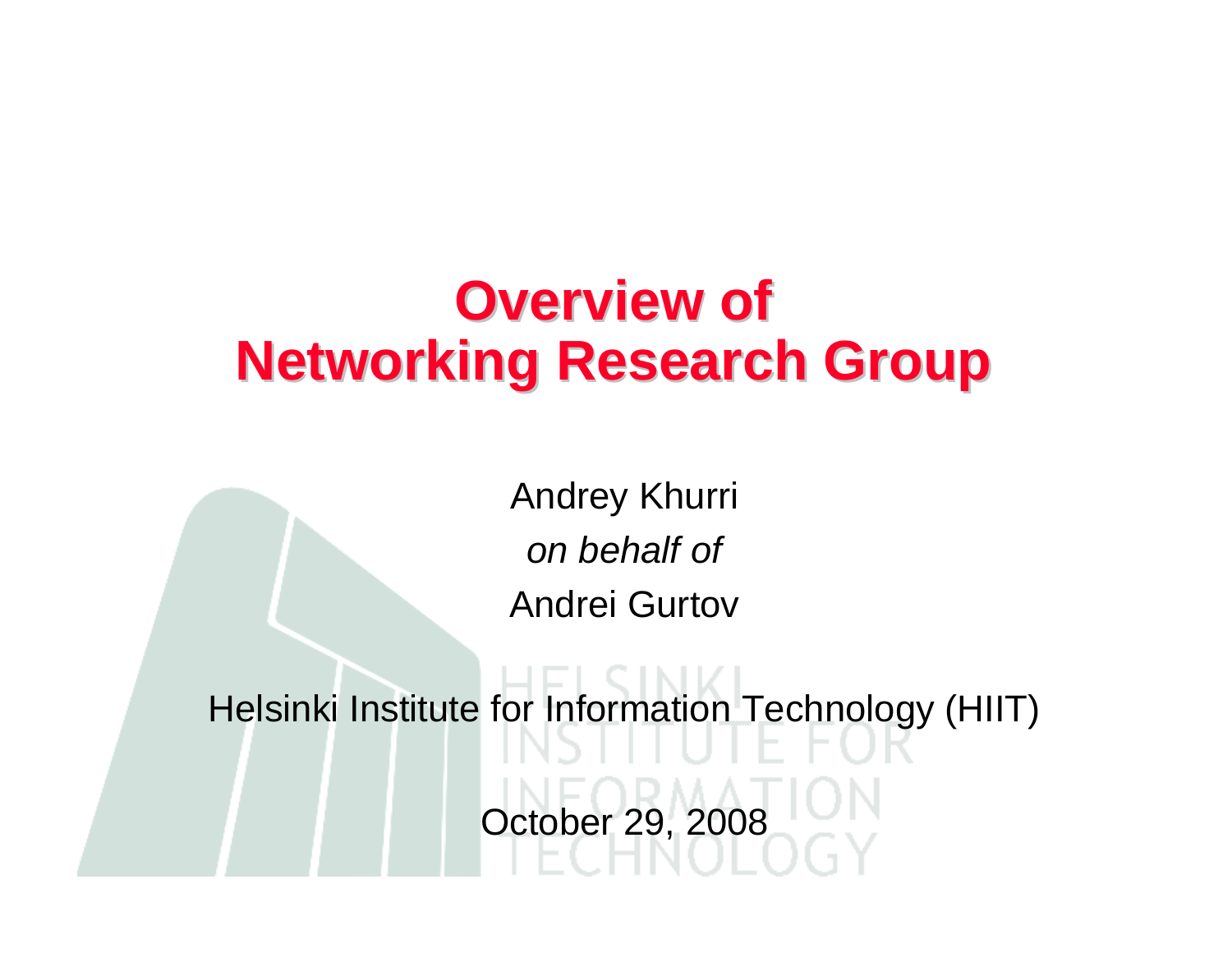# **HIIT in brief HIIT in brief**

- •Joint research institute of University of Helsinki and Helsinki University of Technology founded in 1999
- •Operates through four research programmes led by professor-level Programme Directors
	- ADA (Algorithmic Data Analysis)
	- FI (Future Internet)
	- NS (Network Society)
	- PAS (Probabilistic Adaptive Systems)

**Programmes operate through projects covering basic,** strategic and innovation-oriented research, plus EU activitiesINFORMATION

FCHNOLOG)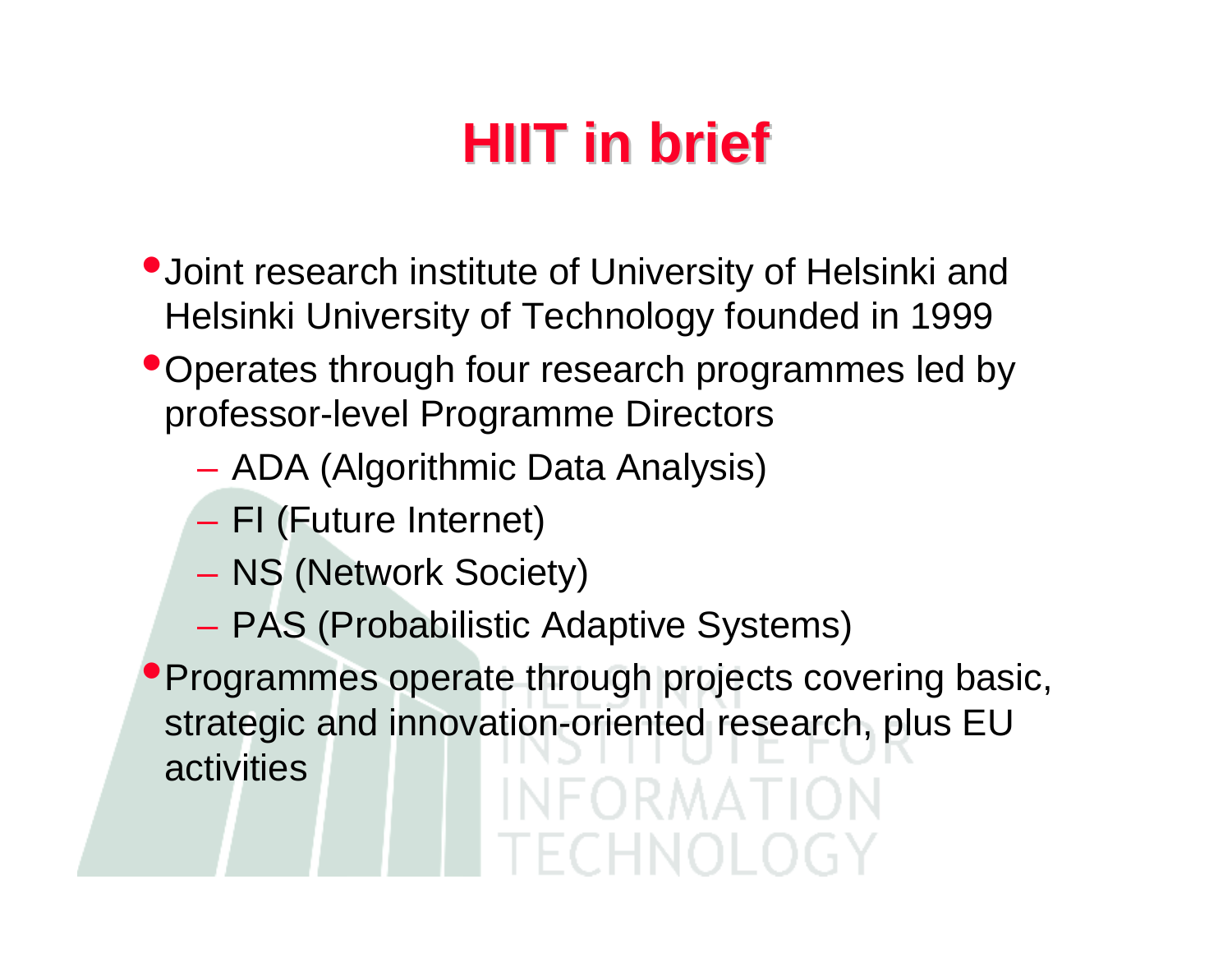# **HIIT in brief (con't)**

•16 research groups located in three sites

- Spektri, Otaniemi
- UH, Kumpula
- TKK, Otaniemi
- •Partners include Finnish ICT and media companies, research institutions, universities and international partners

**Directors** 

- Prof. Martti Mäntylä (Advanced Research Unit)
- Prof. Esko Ukkonen ( Basic Research Unit)

INFORMATION EECHNOLOGY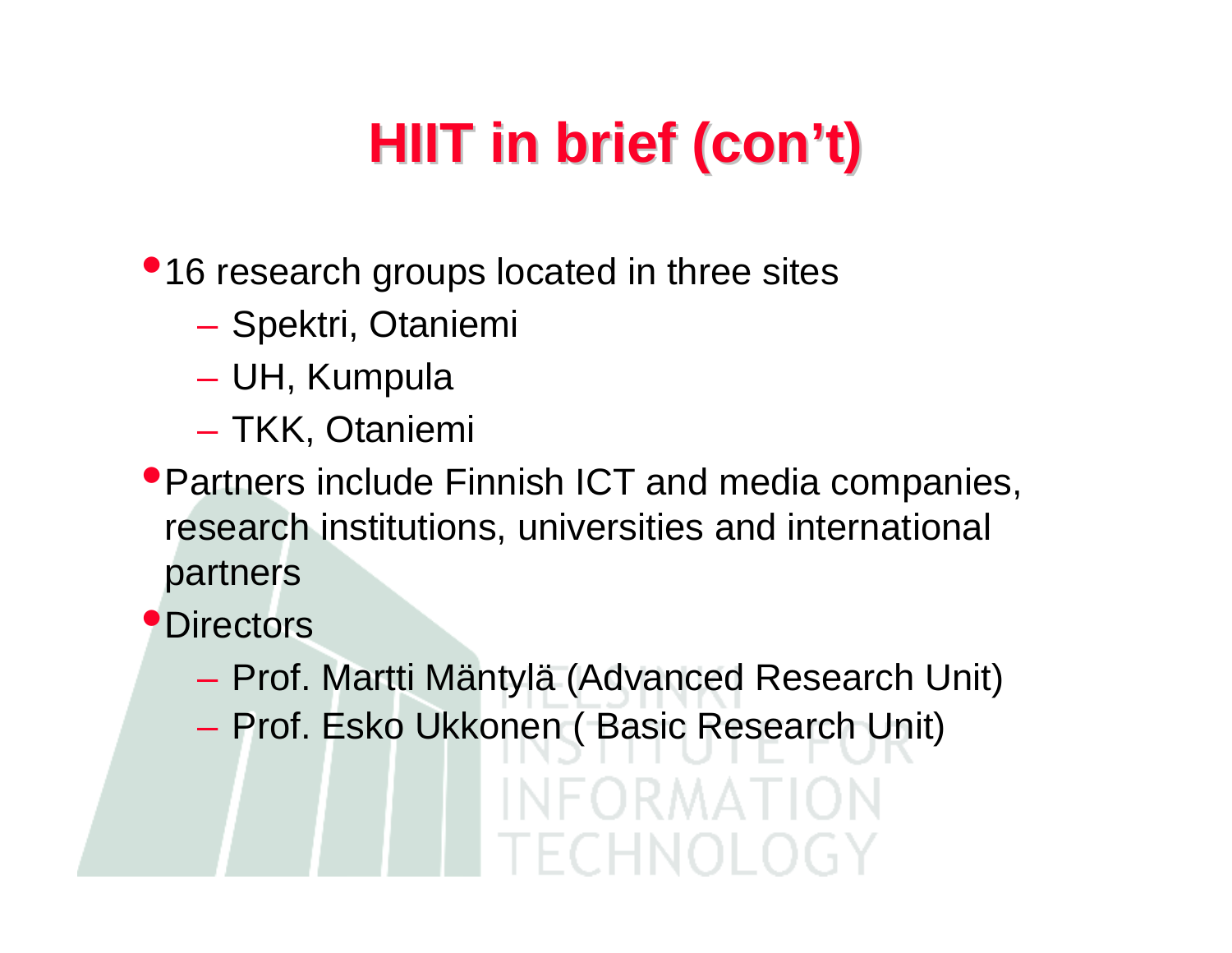# **HIIT in figures 2007 in figures 2007**

- •Funding: €7.5 million
- •Person-years: 129
- •Original publications: 187
- •Doctoral degrees earned by the HIIT personnel: 9

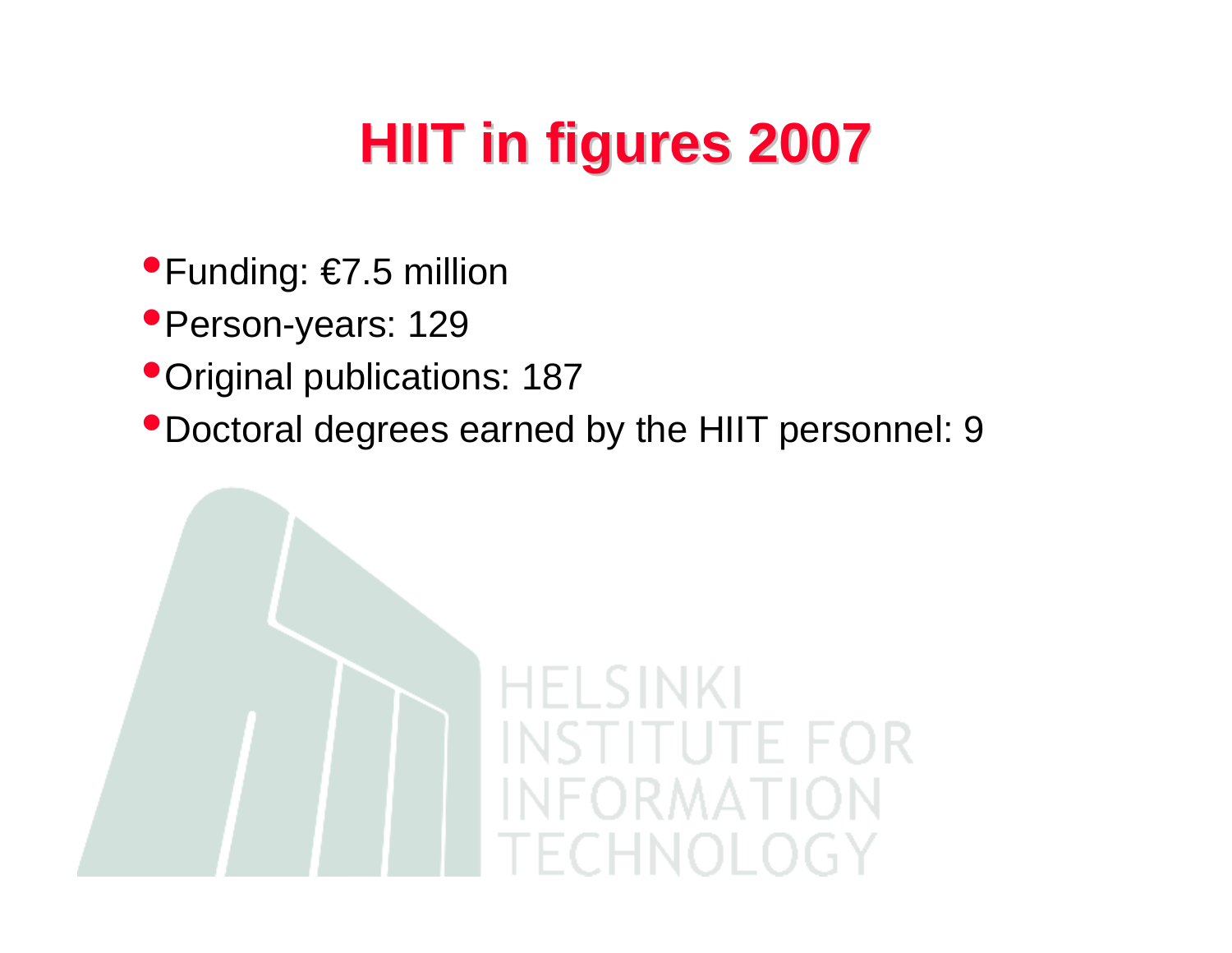### **Networking Research Group**

- •Established in 2004 as a new group in Future Internet (FI) program at HIIT, TKK
- •Leader Principal Scientist, Adj. Professor Andrei Gurtov
- •Consists of 15-20 members including postdocs, postgraduate students, master students, summer interns
- •Located at HIIT Spekti Business park, Espoo
- •Focuses on network security, mobility and multihoming protocols, distributed systems, performance evaluation.IFORMATION ECHNOL.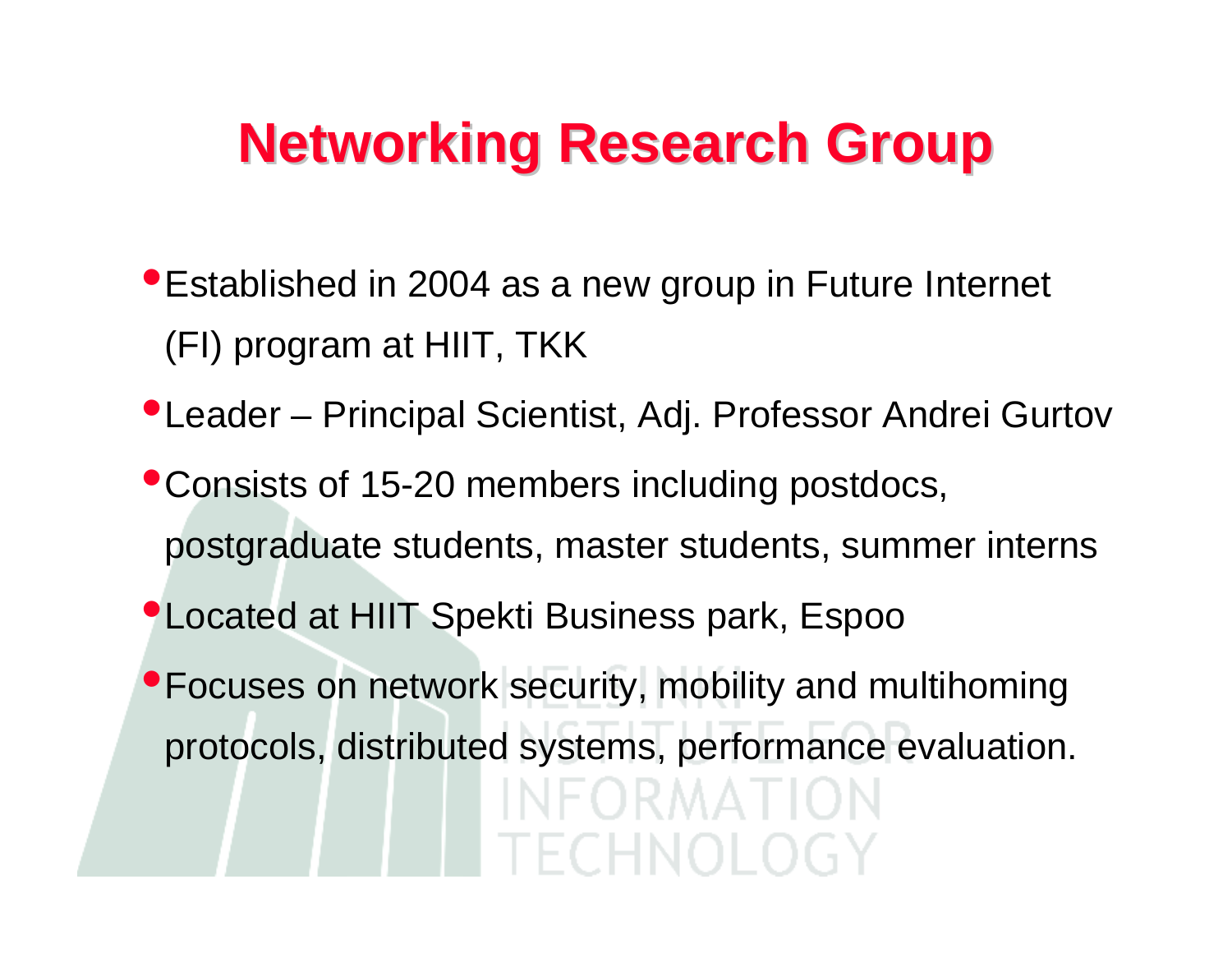#### **Networking Research Group (cont'd)**

- •Includes members of 7 nationalities, strong international collaboration
	- Swedish Institute of Computer Science (SICS)
	- International Computer Science Institute (ICSI), Berkeley, California, USA
	- RWTH Aachen University, Aachen, Germany
	- Petrozavodsk State University (PetrSU)
	- Russian Academy of Science, Russian Federation
	- Tsinghua University, Beijing, China
	- Indian Institute of Technology Kanpur (IIT), IndiaINFORMATION TECHNOLOGY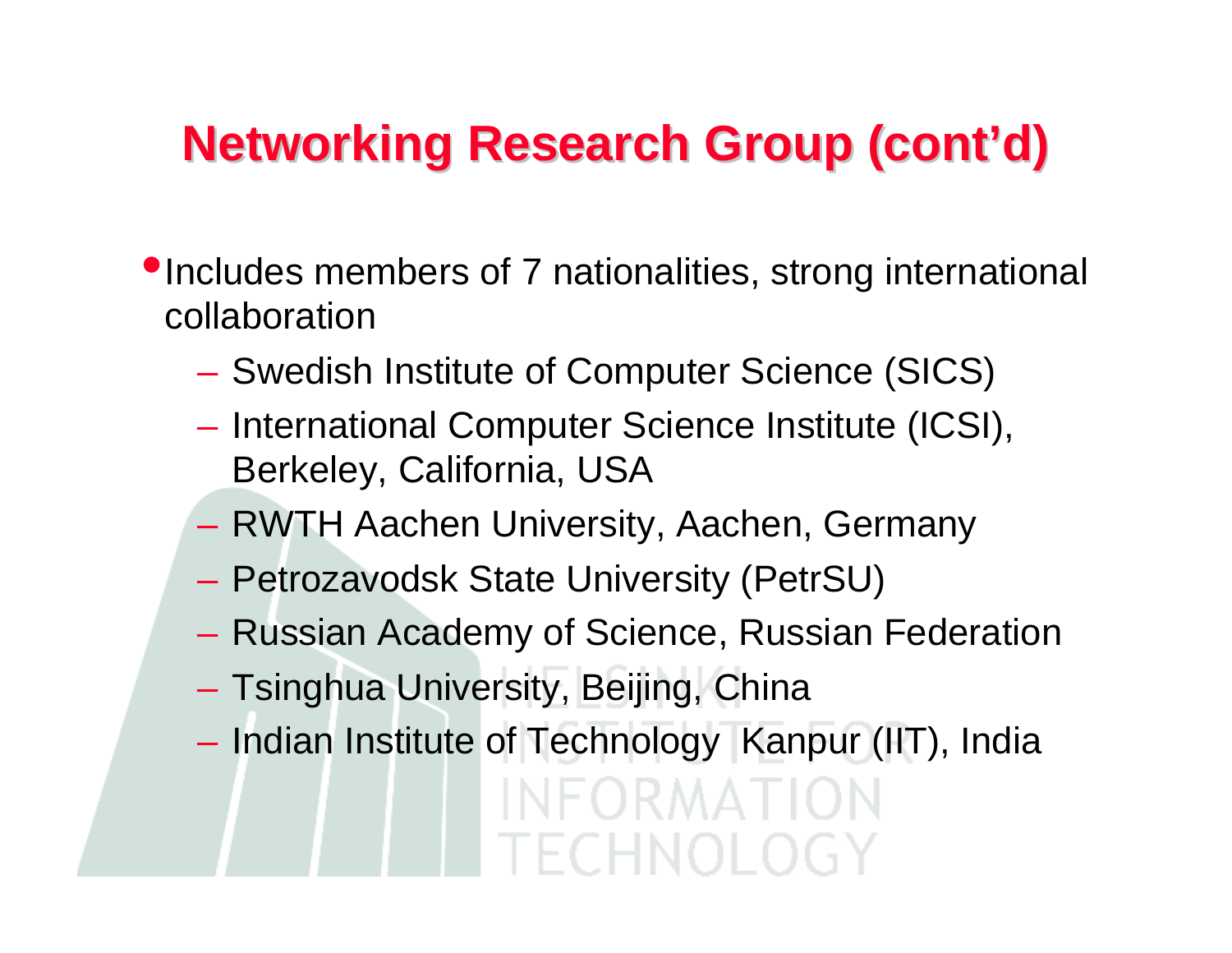# **Active projects Active projects**

#### •InfraHIP II

Infrastructure for Host Identity Protocol (HIP) II

#### **•Trustworthy Internet**

**•WISEciti** 

Wireless Community Services for Mobile Citizens

- •NordicHIP
- •ICT SHOK

•ICSI-Finland Center for Future Internet Architecture

UTE FOR RMA LION CHNOLOGY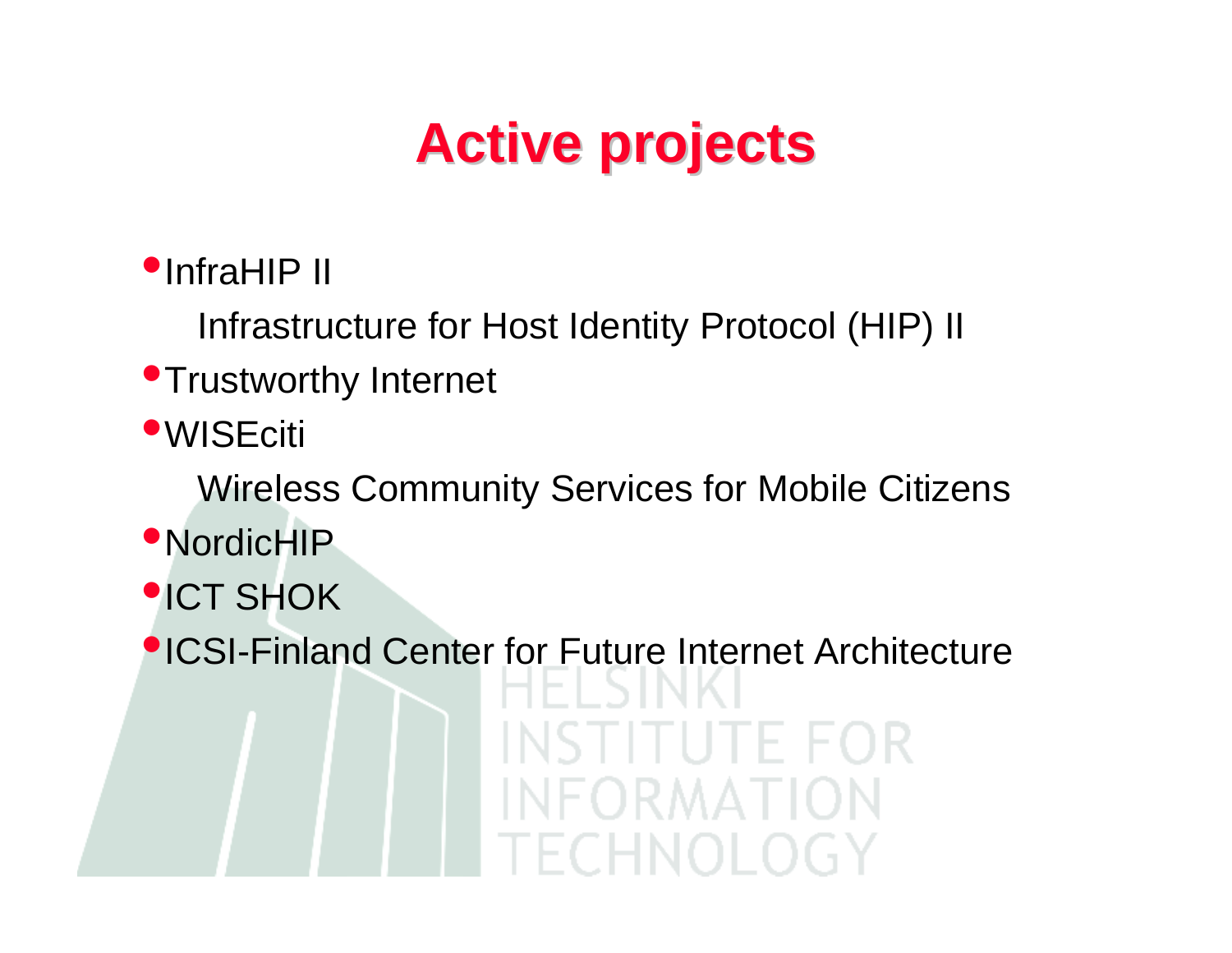## **NRG research topics NRG research topics**

- •Distributed network authentication
- IP security on lightweight devices
- Secure routing in P2P overlays
- •Usability of security
- •Enterprise traffic analysis
- Game-theoretic approach to Internet modeling
- •P2P SIP pilot on N810 Internet tablets
- **Prevention of SPAM calls using buddy lists and web of** trust
- •Name resolution using DHT
- •Many HIP-related activities  $\blacksquare$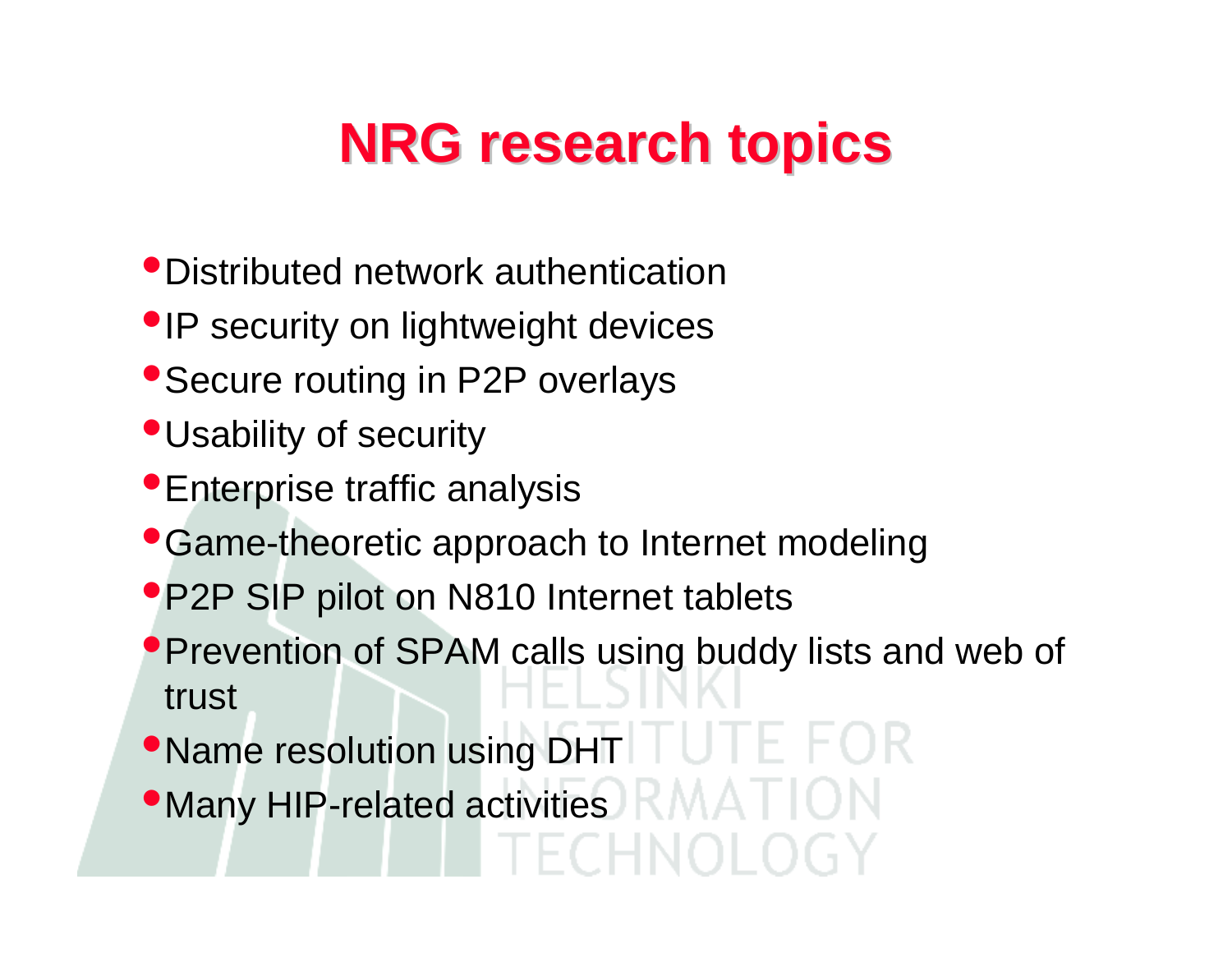# **Host Identity Protocol (HIP)**

≀ MA II

- New protocol between TCP-UDP and IP that solves many of Internet problems
	- secure mobility and multihoming
	- interoperating IPv4/v6
	- Host authentication, end-to-end IPsec encryption
- Open-source implementations for Linux, Windows, BSD, MacOS
- **Specified by IETF in RFC 5201-5207**